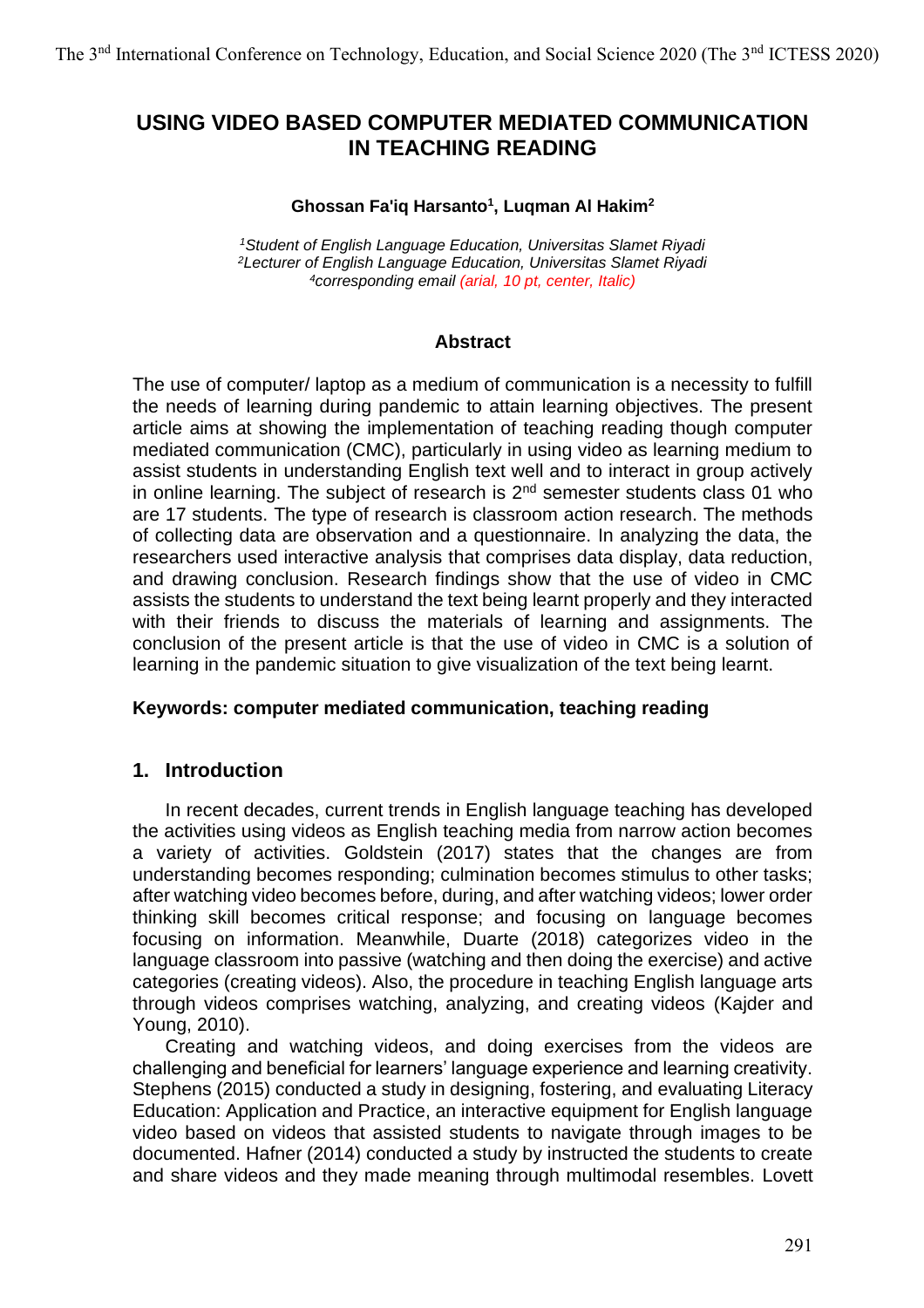(2016) conducted a study on writing with video classroom through by asking feedback, critique, and sharing with the students.

A variety of reasons underlying EFL activities through Video are necessity of EFL learners to fulfill their needs in English. Tomlinson (2016) states that a recording of authentic interaction among non-English native speakers is needs of EFL learners to improve their motivation in using the target language. Video as one of varieties of language input is beneficial to construct meaning on printed materials (Derewianka, 2014). Besides, English materials in multimedia resources, i.e. videos, contribute to facilitate learners with a variety of learning language experiences (Tomlinson, 2008).

## **2. Literature Review**

Such video activities also contributes to both learners' linguistics and nonlinguistics aspects such Goldstein statement that video is a resource to convey information. By watching authentic video, culture in target language is acquired through complexity of interaction in the videos (Tschirner, 2010). Teaching context culturally and linguistically and supported by authentic language materials from videos makes the students easy to use the target language (Alm, 2008). To gain sociolinguistics exposure, the learners need to choose of brief video extracts to visualize kinds of interaction, and context of social and work; therefore using authentic target language appropriate with context is able to be done (Willis, 1983).

Furthermore, video, in a widen aspect, facilitates EFL learners to improve their knowledge and or the language experience (Tomlinson, 2011). Video, in you tube, visualizes the values of English for life of learners' future (Motteram, 2011). Video is a part of teaching in English for Academic Purposes (EAP) classroom as a learning source to analyze some features "globalization in economy" material (Chun, 2013). Video, contributes to a macro element in education, is a medium to foster learners' critical thinking about newest issues (Santos, 2013). In addition, video is beneficial to exchange information of culture among those living in a different culture (Wong, 2016).

## **3. Research Methods**

The subjects of the research are  $2^{nd}$  and  $4^{th}$  semester students at the English education program of Slamet Riyadi University, Indonesia, however the present article describe the result of research with  $2<sup>nd</sup>$  semester as the subjects. The time of the research is on March 2018. The method of the research is a collaborative action research which comprises exploring, identifying, planning, collecting data, analyzing/reflecting, hypothesizing/speculating, intervene, observing, reporting, writing, and presenting (Burns, 1999). The methods of collecting data are observation, questionnaire, and document analysis. In analyzing the data, the writer used some phrases: assembling the data, coding the data, comparing the data, building interpretations, and reporting the outcomes (Burns, 1999).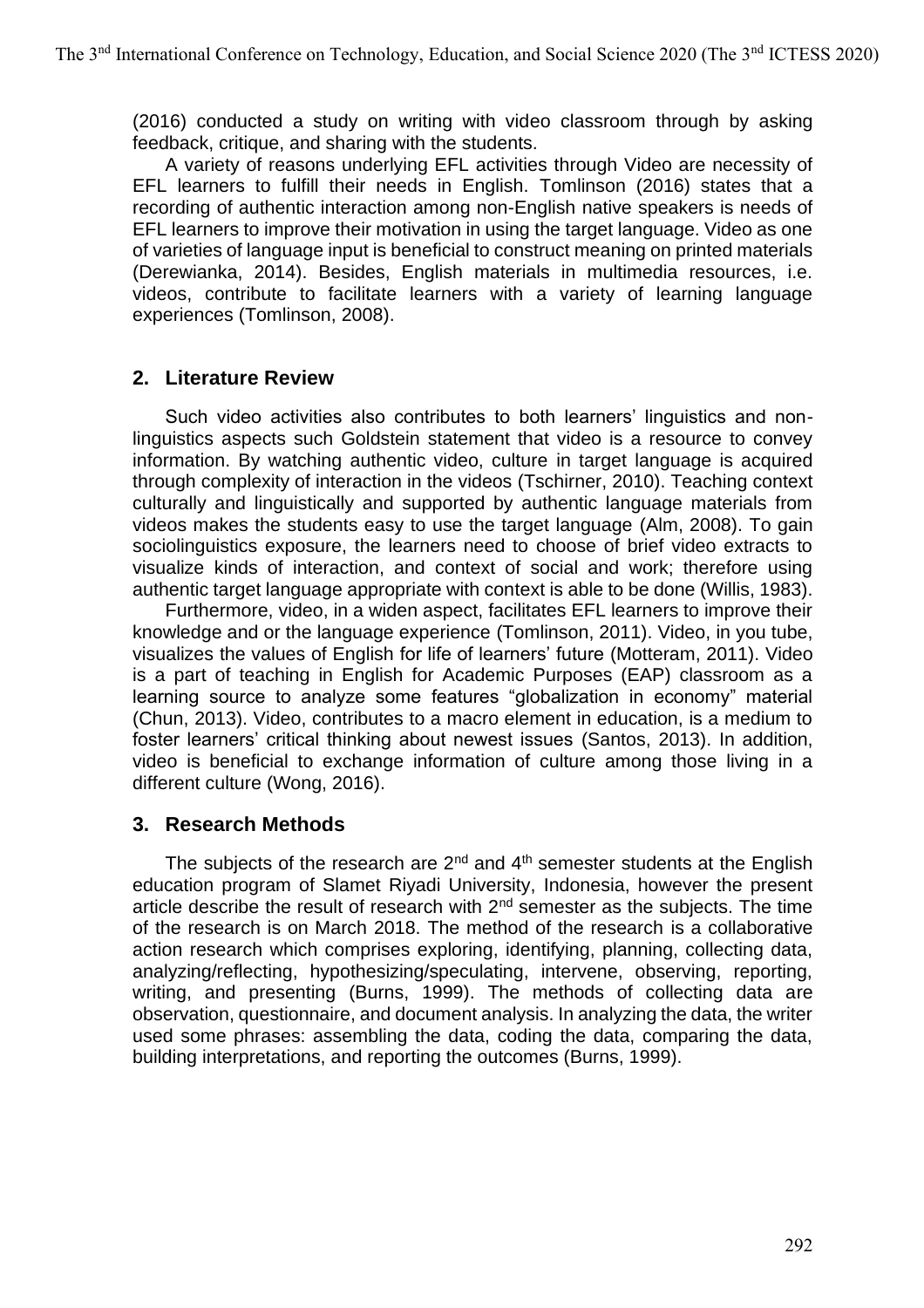## **4. Result and Discussion**

### *Meeting One in the 1st Cycle*

In teacher's presentation, the researchers entered the classroom; gave greeting to the students; checked their attendance; and recognized the topic of the lesson, the activities they would conduct in this meeting, and the purposes of learning. All students attended to this meeting. Therefore, we were excited to hear that. The lesson's topic was history of restaurant. We told the students their activities: giving attention to our presentation of learning materials, watching the video about the history of restaurant, writing a response about content of the video, comparing content of the video, answering questions about the text, and discussing the result of their reading's questions. Also, we described the purposes of learning briefly that they have to understand the concept and the implementation of main ideas and detail information.

Before watching the video about history of restaurant, we told them about theoretical and practical explanation about main ideas. Theoretical explanation was talking about concept, characteristics, classification, and example (explanation of example) of main idea. They commonly understood about practical explanation of main idea (main idea was described directly as a part of texts, not in separated text), therefore they never knew the overall explanation of main idea, they knew a little as well.

We, then, asked them to tell their prior knowledge. It might be reading, watching, and listening from reliable resources about the history; their experience of culinary in restaurant; and their point of view or argument about restaurant in the past and present time. Some answered that they experienced in visiting restaurants that it was not only for eating and drinking, but also for making relationship with others, to get vacation, and to do business activities.

During watching the video, they obtained as much as information by conceiving language, visual, and auditory from the video. Then, they responded about the content of the video by answering the questions from the researcher. The researcher asked them "*What do you think of the history of restaurant*?". Some of them answered that the history was told chronologically; restaurant changed from just a place to eat and drink became a place to socialize and to have business; restaurants now served a variety of menu not only local but also oversees; and restaurants now were not only visited by rich people but also from various social level.

The researcher asked the students to read a story entitled "*Restaurants, Then and Now*" and "*The History of the Restaurant*" and asked them to compare between the content of the text and the video as well. They said that the similarities were simple buildings of the restaurants; a variety of menu of the restaurants was not as complete as modern restaurants; and the story was told chronologically. Meanwhile, the differences were the texts described the purpose of people eat in the restaurants, however the video did not talk about it, and the content of the texts talked about a variety of menu for food and beverages in 1900s, 1950s, and 2000s, but the video did not talk.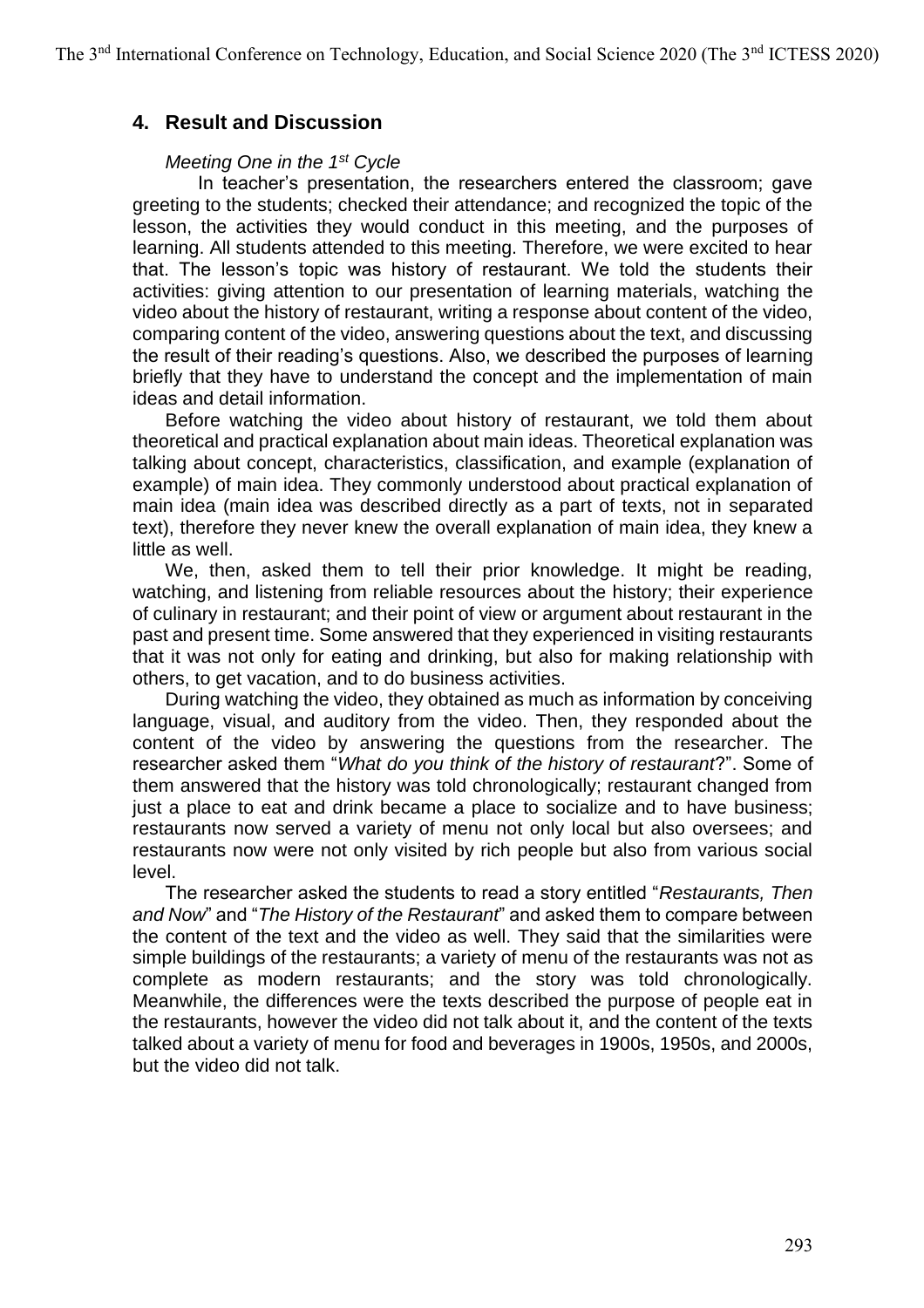Figure 1 the Procedure in Teaching Reading in Cycle 1



#### *Meeting Two in the 1st Cycle*

The researchers entered room H.23 room and gave greeting to the students. They were enthusiastic to response. We, then, checked their attendance, told them the materials they would learn, the purpose of learning, and their activities in this meeting. Checking their attendance was the next activity in which all of the students attended that lesson. We told them the materials in this lesson, learning a story of *Ray Harry Hausen* from a video and a text. Telling the purpose of learning was to give them the outcome in this meeting in which they had to be proficient in understanding main idea and detailed information. Meanwhile their activities in this meeting were giving attention to the teacher's presentation, watching a video, responding content of the video, reading the text, comparing the content of the video and a text, answering questions based on the text, and discussing the result.

Before showing the video about *Ray Harry Hausen*, the researchers told the students the different culture between Indonesia and United States. One of them was lifestyle that consumptive principle was commonly adopted as a part of Indonesian culture. Somehow, it was developing not moving into productive culture. So, Ray story inspired us to change our principle from consumptive into productive lifestyle. He cooperated with a movie maker to create movies and attempted to learn things about movie in that age, i.e. model of movie.

They watched a video about Ray and wrote content from the video. They did enthusiastically. They wrote that there was some positive values could be learnt from the video, it has inspiring story that could be adopted in daily life, and his motivation to create picture effects needed to be appreciated by fostering his works. Then, we asked them to tell content of the video. They answered that description and examples of Ray's works, the development of his works until now, his effort to create novelty in his works with limitation of facilities, and simple but unique properties in making movies, i.e outfit wore by movies' model made of bird's feather.

We asked them to read a text entitled *Ray Harry Hausen, Special Effects Genius* in the *Well Read I Skills and Strategies for Reading* book written by Laurie Blass. Then, we asked them to compare between content of the video and the text. They said that the similarities were telling a variety of his works, and how he did to create the movies; meanwhile the differences were that the text told his chronological activities to create a movie, and showed how he chose a model and to make outfit wore by the model; however in the videos, the content were showing several stages of his movies' trailer, testimony of a writer, producer, and a movie director about his works, and his opinion about his movies funnily.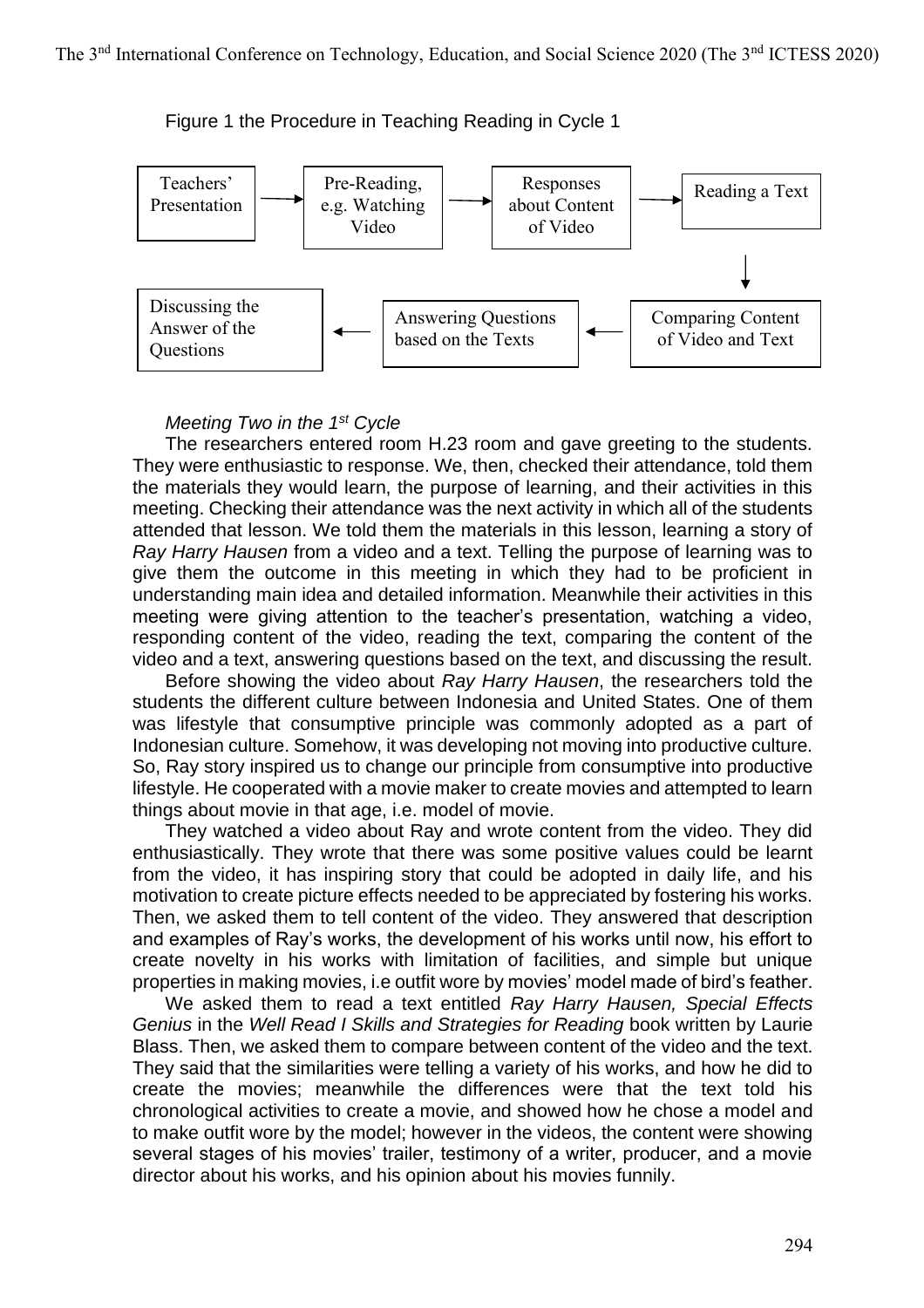# **5. Conclusions and suggestions**

The conclusions of this study are as follows:

- 1. The students are able to understand the notion, characteristics, classification, and example of main idea in a text because the researchers taught such aspects in teaching reading.
- 2. The moral values in the texts are easily understood because of the video showing the same content as the texts.
- 3. The students participated in the class enthusiastically because they watched the video before reading the texts and obtain some information which assisted them to conceive the texts.

# **References**

- Alm, A. (2008). Integrating Emerging Technologies in the Foreign Language Classroom : A Case Study Integrating Emerging Technologies in the Foreign Language Classroom : A Case Study. *International Journal of Pedagogies and Learning*, *0552*(April). https://doi.org/10.5172/ijpl.4.4.44
- Chun, C. W. (2013). The 'Neoliberal Citizen': Resemiotising Globalised Identities in EAP Materials. In J. Gray (Ed.), *Critical Perspectives on Language Teaching Materials* (pp. 64–87). Hampshire: Palgrave Macmillan. https://doi.org/10.1057/9781137384263
- Derewianka, B. (2014). Developing Electronic Materials for Language Teaching. In B. Tomlinson (Ed.), *Developing Materials for Language Teaching Chapters from the first edition* (2nd ed., pp. 199–220). Bloomsbury Academic.
- Duarte, S. F. (2018). Video. In *The TESOL Encyclopedia of English Language Teaching* (pp. 1–7). John Wiley & Sons, Inc. https://doi.org/10.1002/9781118784235.eelt0456
- Goldstein, B. (2017). A history of video in ELT. In *THE IMAGE IN ENGLISH LANGUAGE TEACHING* (pp. 27–28). Malta: ELT Council.
- Hafner, C. A. (2014). Embedding Digital Literacies in English Language Teaching : Students ' Digital Video Projects as Multimodal Ensembles, *48*(4), 655–685. https://doi.org/10.1002/tesq.138
- Kajder S B. and Young C A. (2010). Digital Video in english language arts education. In G. l and B. lynn Bull (Ed.), *TEACHING digital video with WATCH • ANALYZE • CREATE* (pp. 107–130). Washington, DC: international Society for Technology in education.
- Lovett, M. (2016). " Writing " Research with Video : Exploring Video Action Research from the Classroom to the Field in New Orleans, *5170*(June). https://doi.org/10.1080/15505170.2007.10411637
- Motteram, G. (2011). Developing language-learning materials with technology. In B. Tomlinson (Ed.), *Materials Development in Language Teaching (Second Edition)* (2nd ed., pp. 303–327). Cambridge: Cambridge University Press.
- Stephens, L. C. (2015). VIDEO-CASE BASED INTERACTIVE PROGRAM FOR ENGLISH LANGUAGE ARTS TEACHER PREPARATION. https://doi.org/10.1016/S1479-3687(03)10004-1
- Tomlinson, B. (2008). Language Acquisition and Language Learning Materials. In B.